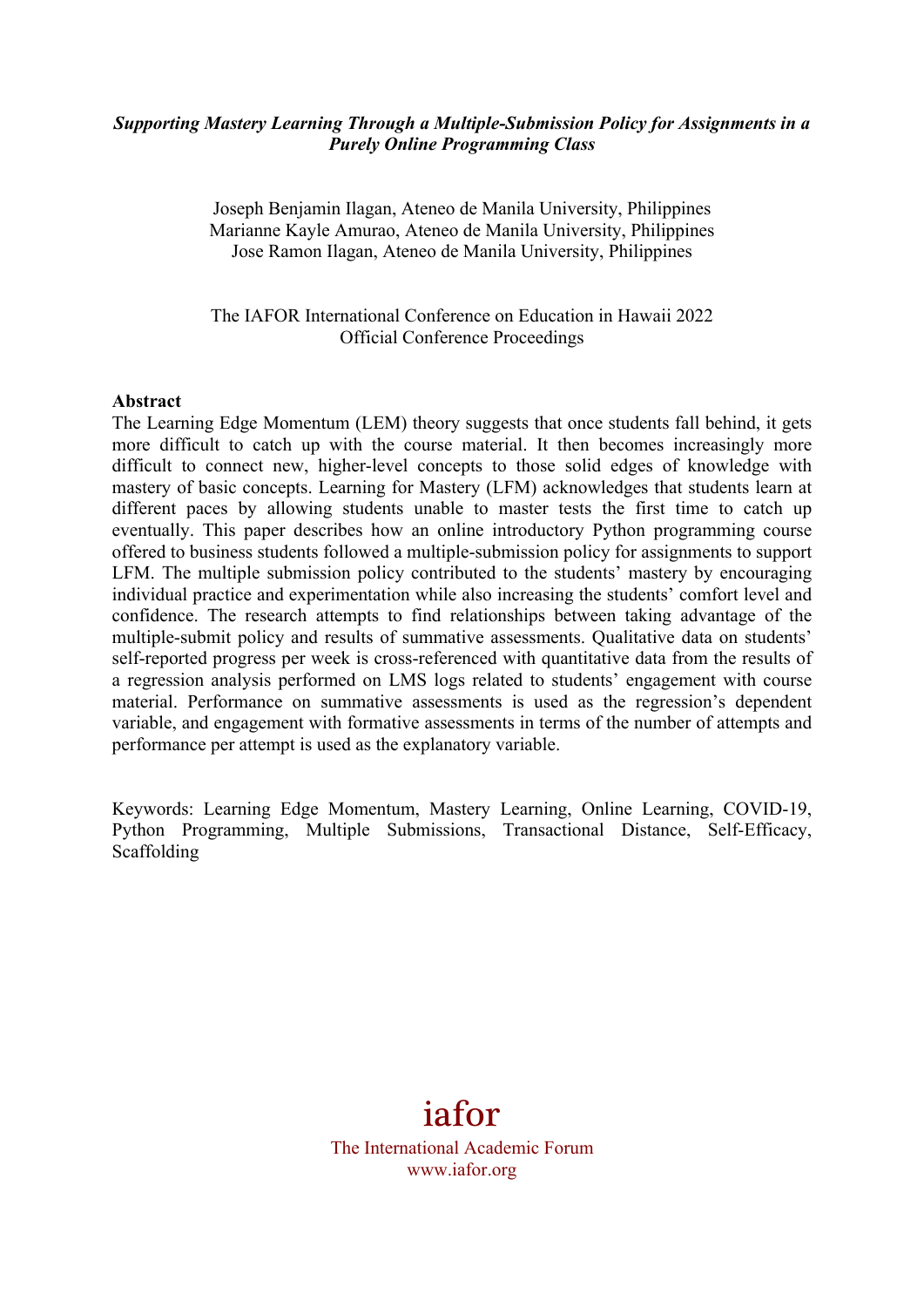#### **Introduction**

Learning involving subjects such as basic computer programming, unlike other subjects, there seems to be a bimodal distribution or double hump of grades (Dehnadi and Bornat, 2006; as cited by Robins, 2010). The Learning Edge Momentum (LEM) theory, as proposed by Robins (2010), suggests that once students fall behind, it gets more difficult to catch up with the course material. It then becomes increasingly more difficult to connect new, higherlevel concepts to those solid edges of knowledge with mastery of basic concepts. Learning for Mastery (LFM) acknowledges that students learn at different paces by allowing students unable to master tests the first time to catch up eventually.

#### **Context**

The authors of this paper are relatively new to teaching in tertiary education, with the students assigned mostly business management majors of the John Gokongwei School of Management of the Ateneo de Manila University in the Philippines.

In the specific case involving this study, the class covered an Introduction to Python Programming. Neither computer science nor programming may not necessarily be top of mind for the students involved. Informal survey responses at the start of the class show that while many students did have programming instruction exposure in senior high school, most of them already forgot what they took up.

In previous rounds of this class, whether online or offline, student performance in programming classes had been bimodal rather than a single-mode curve. Anecdotally, fellow instructors who have been teaching much longer than we have had also been observing the same thing, with one of them exclaiming that "in programming, it's either you know it, or you don't." This is consistent with the assertion of Dehnadi and Bornat (2006), that experienced programming teachers believe that there are at least two populations in initial programming courses. They give the following quote (Robins, 2010):

"All teachers of programming find that their results display a 'double hump'. It is as if there are two populations: those who can, and those who cannot, each with its own independent bell curve."

## **Motive**

The current pandemic has forced the University to shift to online education. The shift included a mandate to use Canvas as the Learning Management System (or LMS) for the whole university. With the LMS, the researchers saw an opportunity to take advantage of data collection, asynchronous modes of course delivery, and a more accessible facility to manage the submission of assignments and tests. The bias for course design, as pushed by the University, was asynchronous because of the problems involving Internet access.

With the available technology tools, there was an opportunity to determine if the attainment of mastery can be deliberately supported through course policy and design.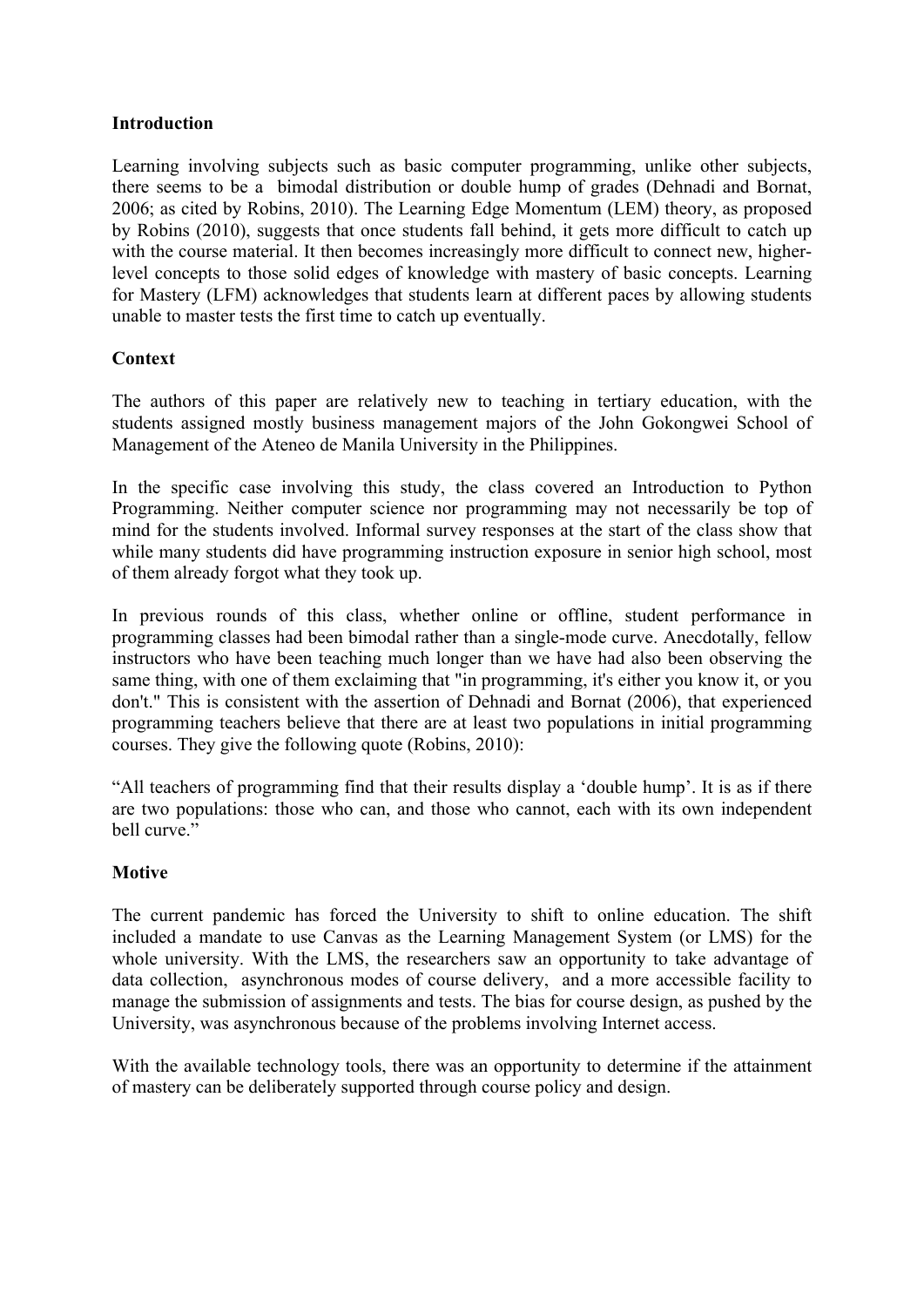## **Learning Edge Momentum**

Previous work explains some of the anecdotal findings heard over time relating to the bimodal nature of programming class assessments and outcomes. Robins (2010) proposed the learning edge momentum theory to explain why there seems to be a bimodal distribution or double hump of grades in subjects like computer science and introductory programming courses. It's hypothesized that it gets more challenging to catch up with the course material once students fall behind. In reverse, it is somewhat easier to acquire additional related concepts from the domain for any successful learning at the start, where the fundamentals are established.

If the student already has the fundamentals mastered early on, then knowledge acquisition at the address will be much easier, hence the learning edge momentum. On the other hand, this structural bias is brought about by certain learning styles, and the inherent nature of the content, such as computer programming, will drive students to opposite ends of the performance spectrum.

## **Mastery Learning**

Mastery learning is founded on the principle that all students learn differently but are all capable of learning well when given the appropriate instructional conditions. In addition, mastery depends on how well the teachers diagnose and correct the learning difficulties of the students (Amurao & Ilagan, 2021). "Teachers can teach so that all students *do* learn well" (Block & Burns, 1976). According to Bloom & Carroll (1971), mastery learning results in both cognitive and affective outcomes. Cognitive outcomes manifest in the students performing well on the subject as quantified by grades, while affective outcomes emerge through impact on the students' outlook of themselves and the world. They are encouraged to believe that they are equipped to cope with challenges, which makes them more resilient and empowered to achieve mastery. This applies not only to classroom concepts but lifelong learning as a whole (Bloom, 1976).

## **Learning for Mastery Strategy**

The Learning for Mastery (LFM) strategy is one of the approaches towards mastery learning. It is based on John B. Carroll's (1963, 1965) model where he proposes that if students exert and are allowed the time they need to learn a concept to a certain level, they probably could. The degree to which students are able to learn is related to two main factors, which are time spent learning and time needed to learn the concept. Carroll further breaks down these two factors further:

1. Time spent learning is determined by:

a. The student's perseverance, as defined by the amount of time the student is willing to give to learning the concept

b. Their opportunity to learn, which is defined by the actual classroom time allotted for learning the concept

2. The time needed to learn is determined by:

a. The student's aptitude for the subject, which refers to the time they need to learn the concept under ideal instructional conditions

b. The quality of teaching instruction they receive and their ability to understand the instruction, which refers to the additional time they would need to learn the concept under less than ideal instructional conditions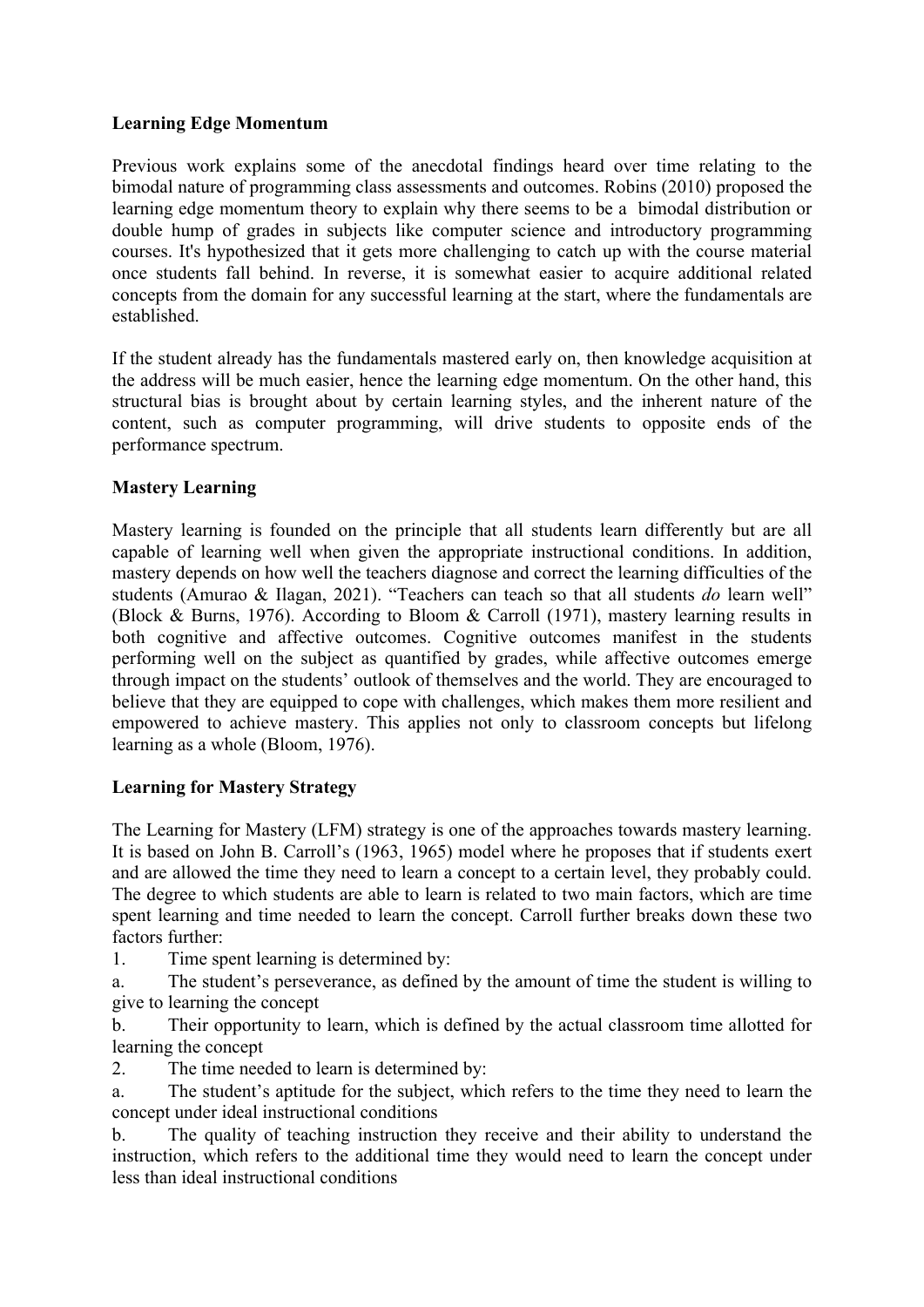Block & Burns (1976) relate all these factors in the following statement: "the degree of school learning of a given subject depended on the student's perseverance or his opportunity to learn, relative to his aptitude for the subject, the quality of his instruction, and his ability to understand this instruction."

From Carroll's model, Bloom designed the LFM strategy around addressing the teacherdependent variables, which are the opportunity to learn and the quality of teaching instruction. Bloom's approach has 4 different components (Block & Burns, 1976):

1. *Defining mastery* by identifying the learning outcomes, preparing a final summative assessment to measure mastery of the learning outcomes, breaking down the course into smaller units, and determining what learning outcome each unit addresses.

2. *Planning for mastery* by outlining how the teacher will present the materials to the students, developing formative assessments for the end of each unit to gauge mastery level, and developing correctives for each item of the formative assessment. The correctives may consist of group sessions, individual tutoring, or other learning resources (e.g. textbooks).

3. *Teaching for mastery* by providing initial instructions, administering diagnosticprogress testing, certifying students with mastery, and correcting those without mastery for all units.

4. *Grading for mastery* by administering the final summative assessment and quantifying the students' mastery using grades relative to the learning outcomes set instead of the other students' grades.

Guskey (2005) further elaborates on the mechanism of planning and teaching for mastery in Figure 1. The end-of-unit assessments are formative because they provide the teachers' insight into the students' learning progress, which the teachers can develop action points from on a class and individual level. Once formative assessments are administered, it is crucial for teachers to diagnose the students' individual learning difficulties and provide corrective or enrichment activities as needed. If the correctives are given within the appropriate amount of time, they can help prevent minor learning difficulties which can later accumulate into major problems and hold the student back from achieving mastery. After the corrective procedure has been given, Bloom recommends that students take a second formative assessment with the same difficulty level and address the same learning outcomes. This gauges whether the corrective was effective in addressing the student's learning difficulty that was being targeted. If the student has achieved mastery for that unit, then they can proceed to the next one. For students who scored well on the first formative assessment and did not require correctives, they may be given enrichment activities instead to further their learning.



Figure 1: The Mastery Learning Instructional Process (Guskey, 2005)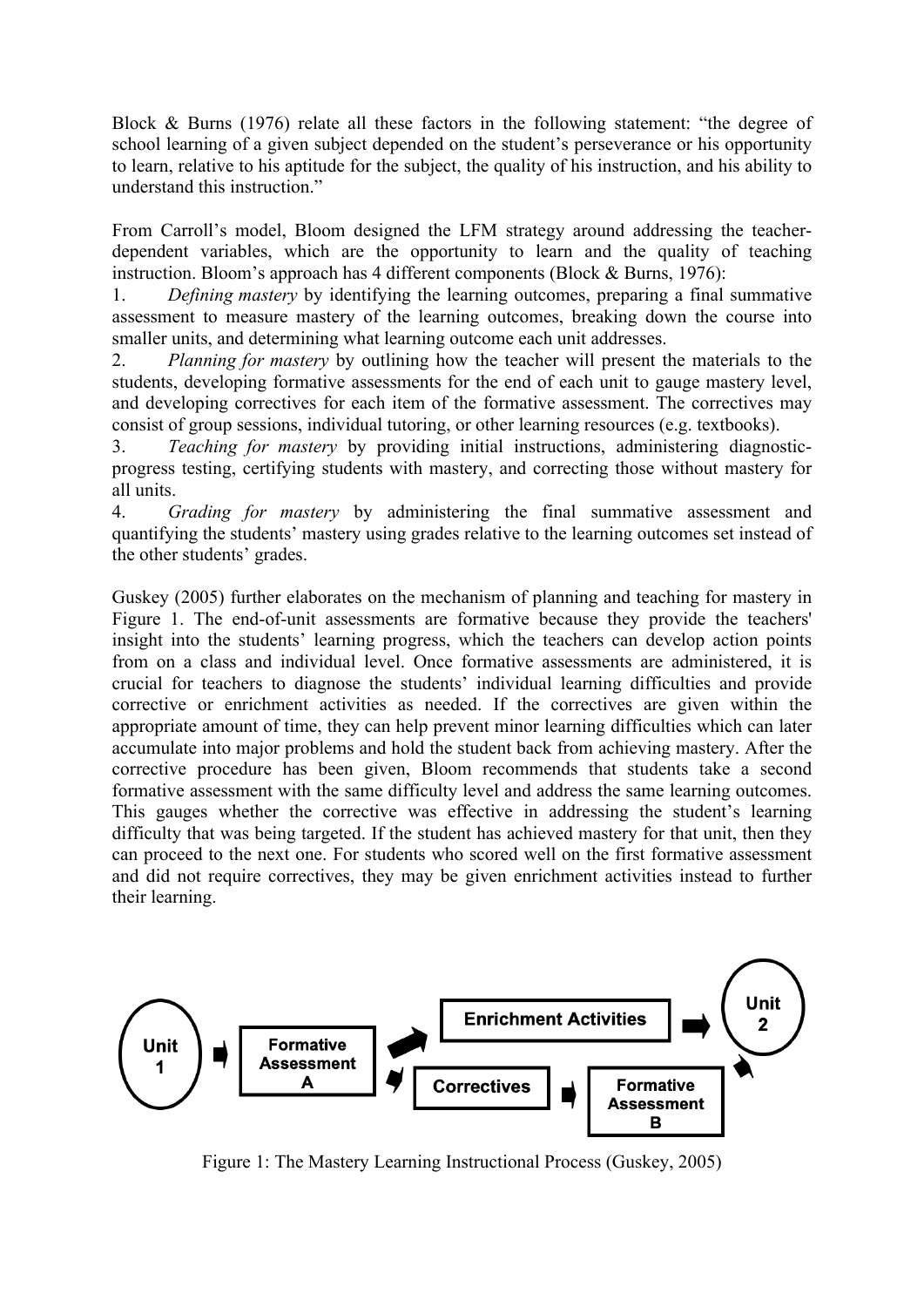Creative confidence is the natural ability to ideate and try new ideas. According to Kelley  $\&$ Kelley (2012), reclaiming creative confidence means overcoming fears of the unknown, judgment, first steps, and lack of control. Fear of judgment relates to the concept of psychological safety, which is defined as "being able to show and employ one's self without fear of negative consequences of self-image, status or career" (Kahn, 1990). The presence of fear of judgment, or the lack of psychological safety, manifests when students censor themselves and share only ideas they perceive to be safe to avoid being judged by peers or instructors. A common quantitative measure of judgment in the academic setting is grades. If having a higher grade is emphasized over actual learning outcomes, students' fear of judgment worsens. As an effect, students may become set on the idea of just providing the right answer instead of learning through the process, avoiding difficult tasks, or avoiding asking questions and when they fail to overcome their challenges, they blame themselves and damage their self-esteem. The use of formative assessments helps address this problem because it helps teachers identify what the learning difficulty is and correct them (Black & William, 2010). In the case of there being more than one chance of answering the formative assessment, psychological safety is encouraged. Without the pressure of the first grade being the final one, students may take more risks when answering assessments (i.e. reduce selfcensoring of ideas) and feel that they are able to achieve as they are guided in overcoming the students' individual learning difficulties.

## **Additional Theoretical Frameworks**

Transactional Distance refers to physical (especially in distance learning), pedagogical and psychological gaps, particularly between instructor and student and among students (Moore & Kearsley, 2011, as cited by Ilagan, 2020).

Self Efficacy Self-efficacy refers to the belief of a learner to attain specific performance levels through behaviors needed (Bandura, 1977).

Given the online setting, guided by the theories of transactional distance and self-efficacy, there was the need to provide a healthy mix of structure dialogue and self-autonomy in the course design.

#### **Research Questions**

The overall direction of this study involves determining the relationship between deliberate course design to allow and encourage mastery and effects on learning outcomes.

RQ1) What is the general student attitude and behavior towards mastery if given the chance? To arrive at the answer for this, we may have to ask the following: What is the average number of attempts before reaching mastery? For those who did not attain mastery, how many times did they submit/resubmit on average? What is the general summative score/grade distribution of those who choose not to achieve mastery?

those who achieve mastery? What are the earliest submission dates of those who achieved mastery and those who haven't?

RQ2) What is the relationship between mastery of learning attained during formative assessment and summative assessment outcomes? Determining the relationship between the number of submission attempts and summative assessment grading outcomes may help answer the question.

RQ3) What aspects of mastery can we actually target with classroom policies?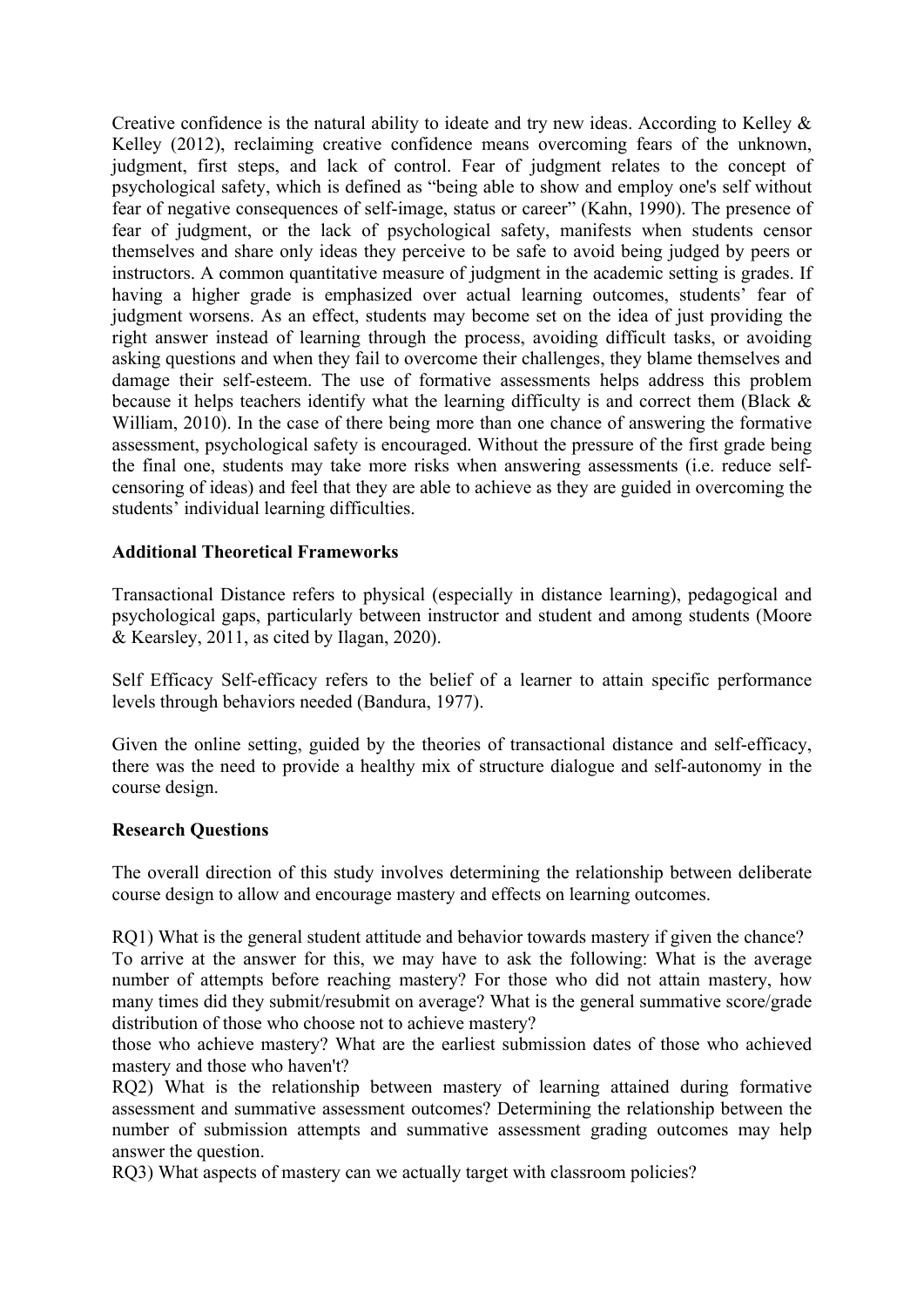#### **Methodology and Course Design**

The study was conducted in the context of an introductory course to computer applications programming for undergraduate students called ITMGT 25.03: Information Technology Application Programming. The students who took the course were second-year Management Engineering students. Students of this profile are expected to be between the ages of 18 and 20, though the study was unable to obtain precise data to verify this and catch anomalies.

With clearance from the University's Research Ethics office, we sought student access logs and grades stored in the back-end Canvas server. Most of the quantitative insights aimed at addressing the research questions in this study came from the analysis of the logs.

## **Classroom Setup**

In total, there were 81 students who took the course. The course timeline covered six calendar weeks from June 30, 2021, to August 8, 2021. There were six content modules in the class. The aim was for students to consume content at the rate of one module per week. The mode of course content delivery was fully online through text and videos hosted on the Canvas Learning Management System (LMS). Course assignments and assessments were written as Python Jupyter notebooks and were hosted on GitHub. The course did not hold any synchronous classes, although the instructors held consultation sessions on request. Summative assessments were conducted in time boxes, which means that students could only answer them during a designated period of time.

The main mechanism highlighted in this study is that the course's formative assessments could be submitted repeatedly by students until they got a grade with which they were satisfied. Due to the nature of the formative assessments (programming assignments on Jupyter notebooks), instructors could check submissions multiple times a day using automated grading scripts, which could also provide feedback to students quickly. It should be noted that the course's formative assessments did not use the gating approach. The formative assessments had no deadlines, unlimited submission attempts, and no forced order. This approach was chosen to promote psychological safety.

## **Findings**

This study examines a subset of data available from the whole course from July 2 to July 14, 2021. July 2 was close to the start of the class timeline, and it was also the date that the course received its first formative assessment submission attempt. July 14 was one day after the first summative assessment, which was a departmental test. In this time window, there were two formative assessments: one of these formative assessments was introductory, and another was comprehensive (with respect to the fundamentals of programming). This subset was chosen to minimize the chance of interference of other factors with the behavior of students, as course mechanics were materially altered later in the class timeline to adjust for unforeseen events.

In this time window, of the 81 students who took the course, 61 eventually scored full marks on both formative assessments, and 20 did not. This distinction will be used as a proxy for whether a student "mastered" the subject matter. Using this indicator for mastery, it can be interpreted that the 61 students achieved mastery and that 20 did not achieve mastery.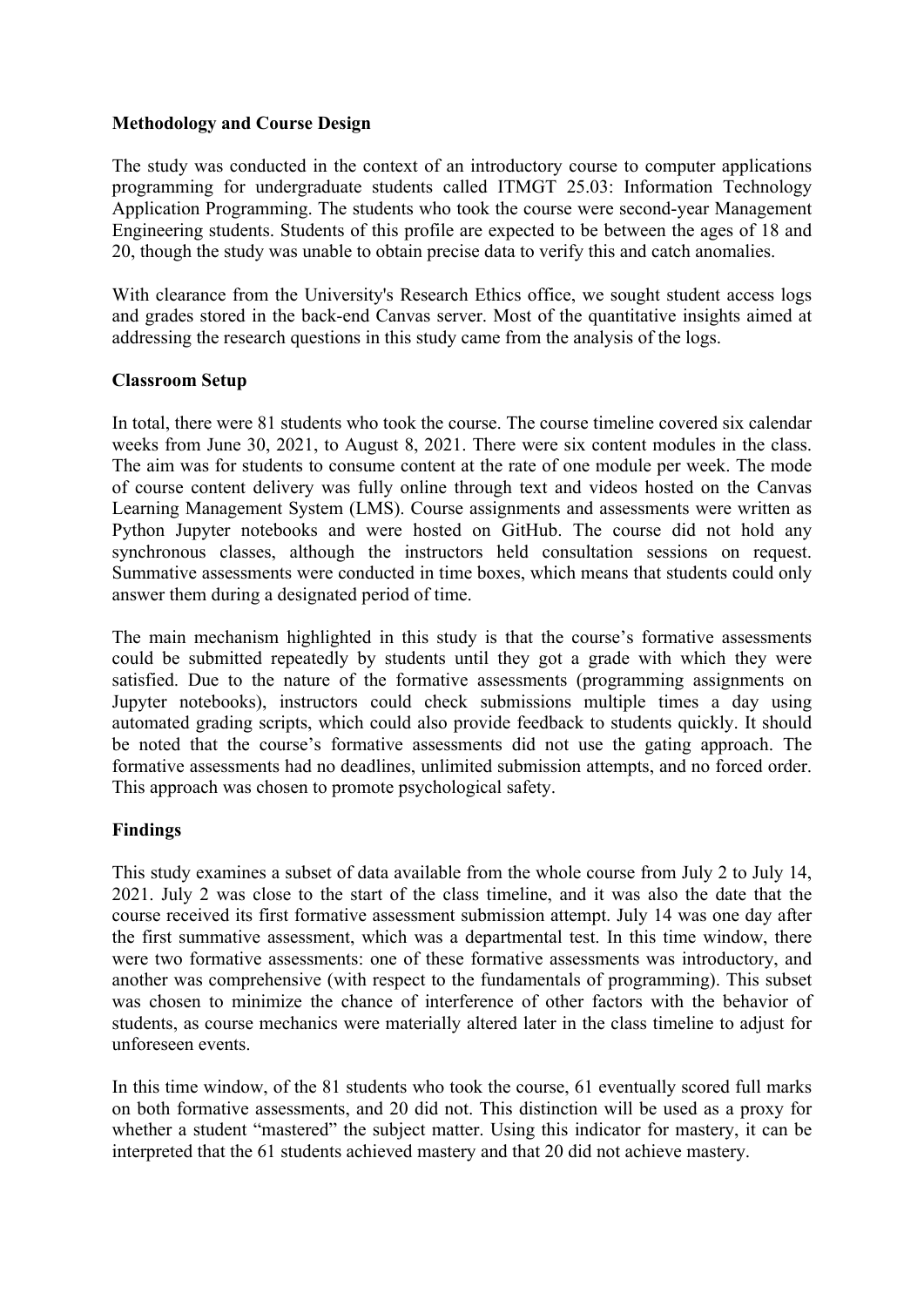There are notable differences between the engagement metrics of these two groups. On average, students who achieved mastery submitted both earlier and more often than students who did not achieve mastery. The following graph presents the cumulative average number of formative assessment submissions per group at any point in time. The students who achieved mastery submitted earlier and more often at every point in time over this two-week period than students who did not achieve mastery.



Figure 2: Cumulative average number of formative assessment submissions over the duration of the course

There are also notable differences between the performance metrics of these two groups on the summative assessment. In short, students who achieved mastery appear to have performed both better and more consistently than students who did not achieve mastery. To illustrate the quality of performance, out of 200 points, students who achieved mastery scored an average of 175 points, and students who did not achieve mastery scored an average of 152. Adjusted to the university's grading scale, the students who achieved mastery scored an average score equivalent to a B+, and students who did not achieve mastery scored an average score equivalent to a C+. To illustrate the consistency of performance, the distribution of the scores of the students who achieved mastery has a standard deviation of 25, whereas the distribution of the scores of the students who did not achieve mastery has a standard deviation of 42. The following graphs illustrate the visual distribution of the scores of both student groups. It is apparent that the graph of the scores of students who achieved mastery is left-skewed and concentrated near its mode, whereas the graph of the scores of students who did not achieve mastery is more spread out.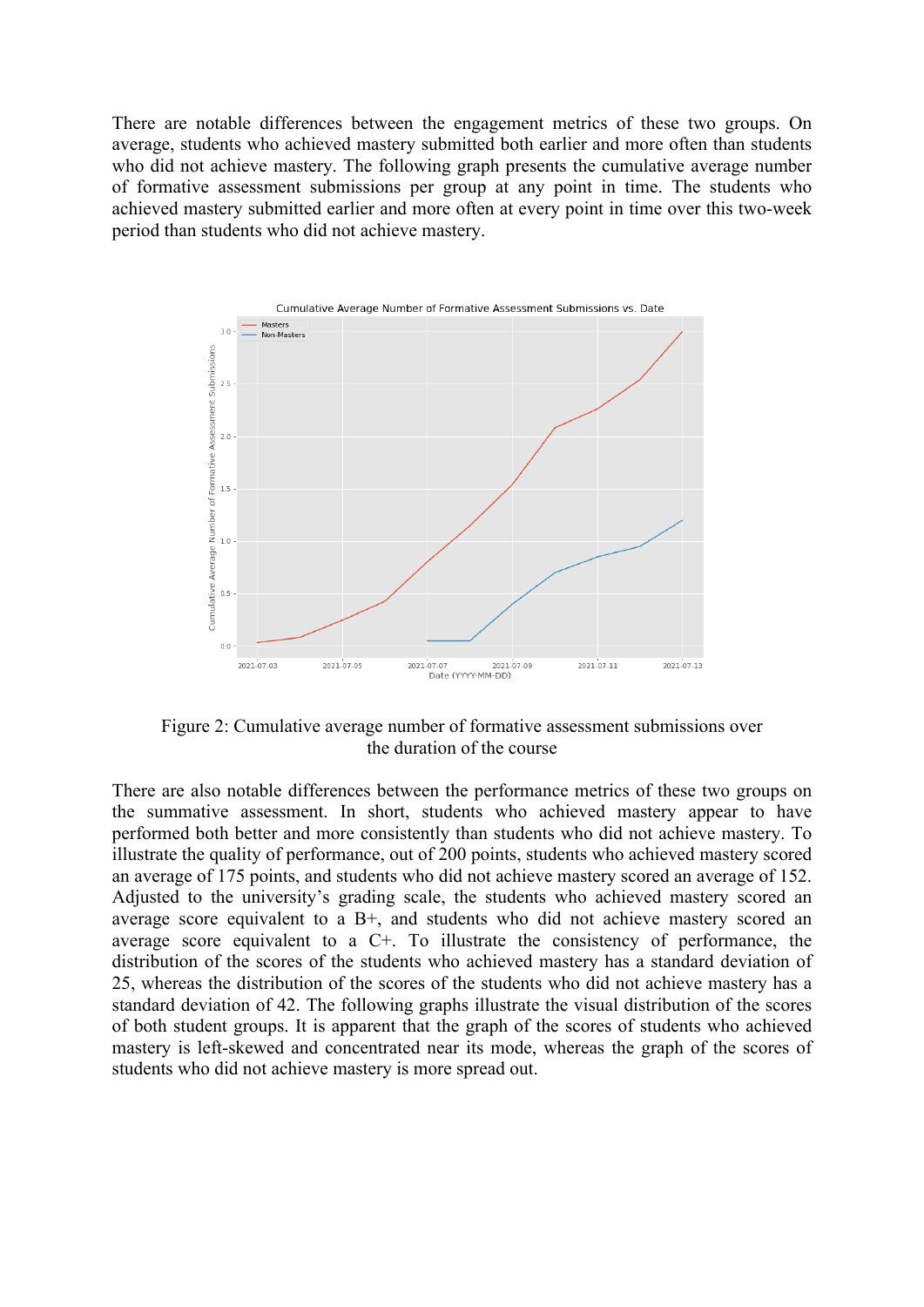

Figure 3: Summative assessment score distribution of those interpreted to have achieved mastery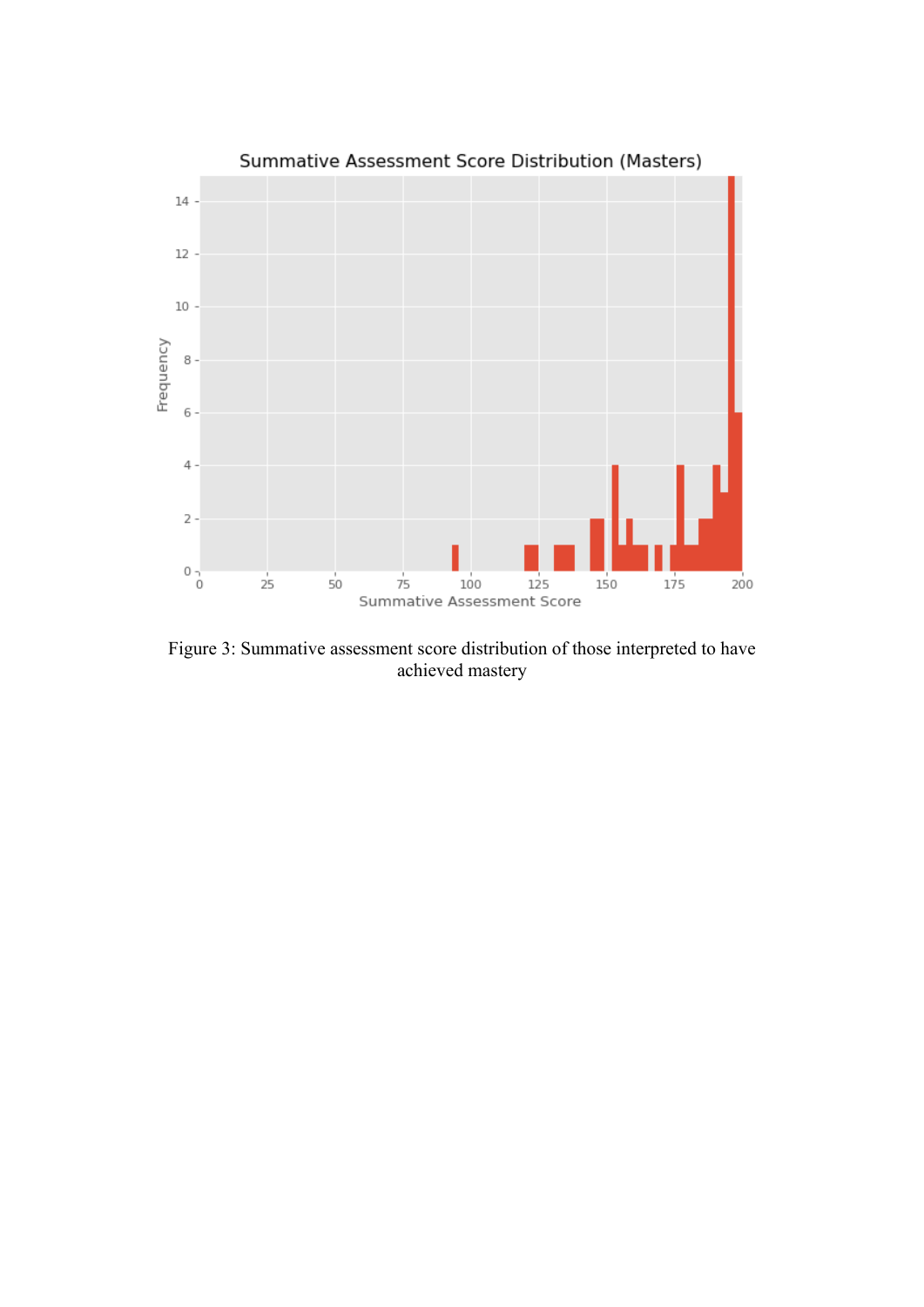

Figure 4: Summative assessment score distribution of those interpreted to not have achieved mastery

This study also explored two other potential explanatory variables for the difference in performance: first, the lateness of the first submission, and second, the number of submissions. The lateness of the first submission is moderately negatively correlated with performance, and the number of submissions is weak-to-moderately positively correlated with performance. However, neither variable explains a large portion of the total variance even when both are used in multiple regression.

In conclusion, there seems to be a difference between students who achieve mastery and students who do not achieve mastery. Students who achieved mastery performed better and more predictably than students who did not. However, elements of mastery seem to have not been captured by this study. The proxy variables for measuring mastery did not produce high R2 scores.

#### **Discussions and Future Work**

The introduction of course mechanisms to facilitate mastery learning was helpful but incomplete. Some students did not take advantage of the mastery learning facilities. With indication that there is a relationship between mechanisms for mastery learning and learning outcomes but also an understanding that there are remaining but unidentified factors inhibiting taking advantage of these mechanisms, what classroom policies are needed to maximize mastery learning?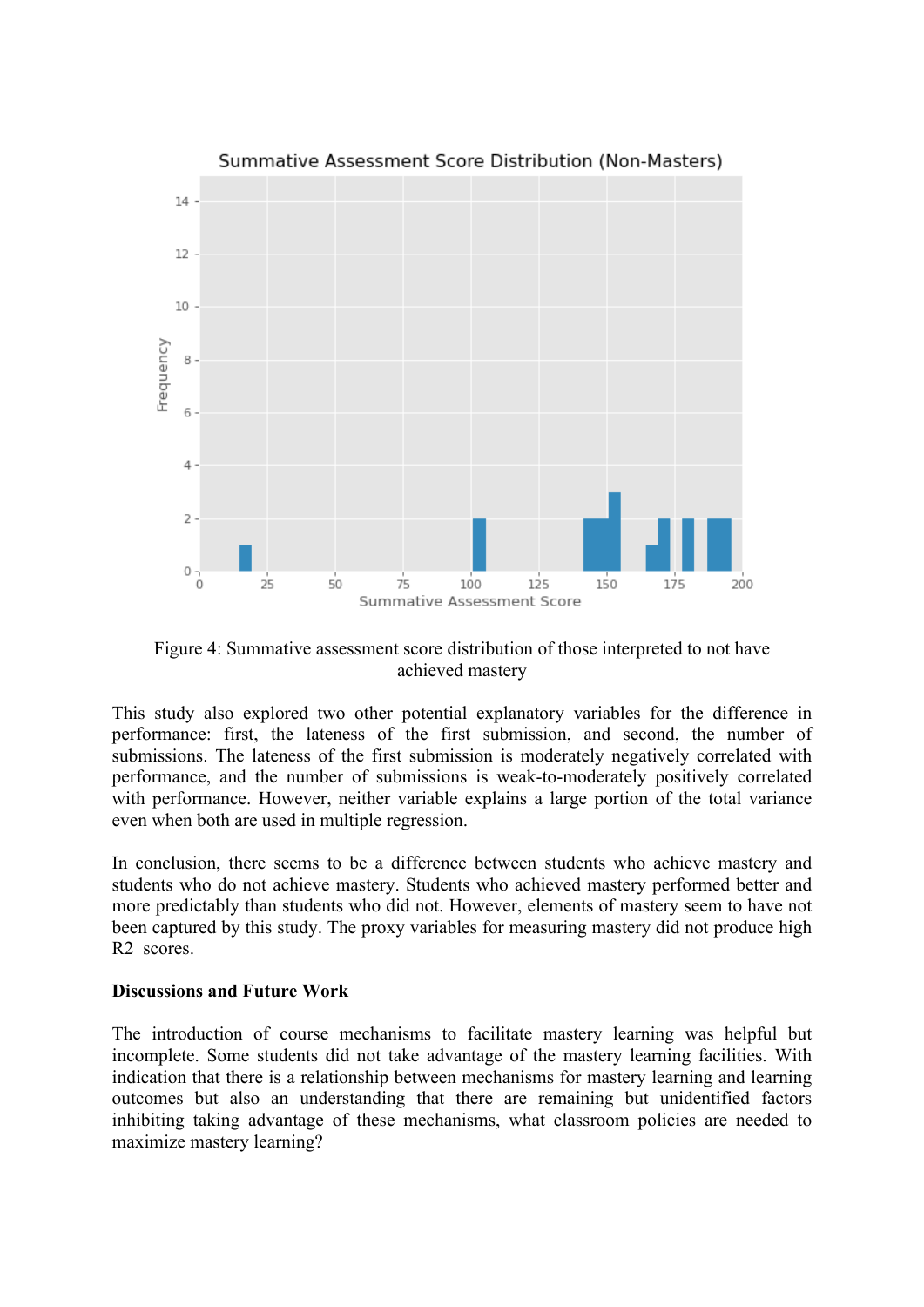Future work may consider conducting qualitative analysis on why students choose not to take advantage of multiple submissions. Succeeding studies (observation or experiment) may involve other sections of the same subject but not follow the multiple submission policy. Future course designs may also include submission mechanics to induce and encourage submissions as early as possible. It may also be worthwhile exploring the gating approach done by McCane, Ott, Meek, & Robins (2017). Finally, the possibility and significance of external help or, worst case, academic dishonesty, needs to be addressed.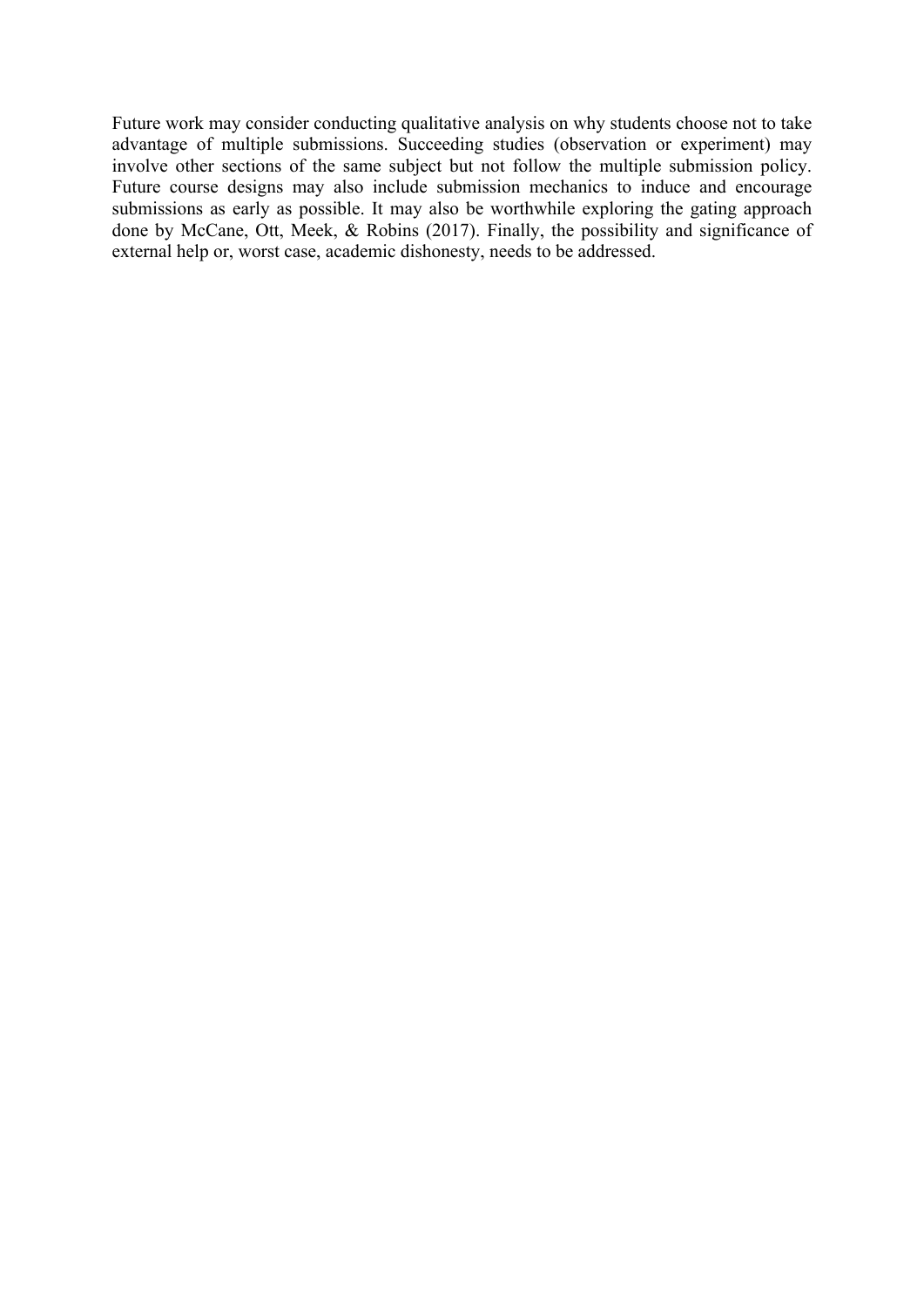#### **References**

- Amurao, M.K., & Ilagan, J.B. (2021). Designing a multiple submission policy supporting mastery learning for a design thinking class in a purely online learning environment. *Proceedings from The 13th Asian Conference on Education 2021*.
- Bandura, A. (1977). Self-efficacy: Toward a Unifying Theory of Behavioral Change. *Psychology Review, 84(2)*, 191–215.
- Black, P., & Wiliam, D. (2010). Inside the Black Box: Raising Standards through Classroom Assessment. Phi Delta Kappan Magazine, 92(1), 81–90. doi: 10.1177/003172171009200119
- Block, J. & Burns, R. (1976). Mastery Learning. Review of Research in Education, 4, 3-49. doi:10.2307/1167112
- Bloom, B. S. (1976). Human characteristics and school learning. McGraw-Hill. ISBN 9780070061170
- Bloom, B. S., & Carroll, J. B. (1971). Mastery learning: Theory and Practice. J. H. Block (Ed.). New York: Holt, Rinehart, and Winston.
- Bornilla, L., & Amurao, M. (2020). Building creative confidence during COVID-19: adapting design thinking for online learning. *Proceedings of the 28th International Conference on Computers in Education*. Asia-Pacific Society for Computers in Education
- Dehnadi, S. & Bornat, R. (2006). The camel has two humps. Retrieved 11th January 2022, from http://eis.sla.mdx.ac.uk/research/PhDArea/saeed/paper1.pdf
- Guskey, T. R. (2010). Lessons of Mastery Learning. *Educational Leadership, 68(2)*, pp. 52- 57.
- Guskey, T. R. (2005). Formative Classroom Assessment and Benjamin S. Bloom: Theory, Research, and Implications. *Annual Meeting of the American Educational Research Association*: Montreal, Canada.
- Ilagan, J. B. (2020). Overcoming transactional distance when conducting online classes on programming for business students: a COVID-19 experience. *Proceedings of the 28th International Conference on Computers in Education*. Asia-Pacific Society for Computers in Education
- Kahn, W. A. (1990). Psychological Conditions of Personal Engagement and Disengagement at work. *Academy of Management Journal, 33(4)*, pp. 692-724. doi:10.2307/256287
- Kelley, T. & Kelley, D. (2012). Reclaim Your Creative Confidence. *Harvard Business Review, 90(12)*, pp. 115-118, 135.